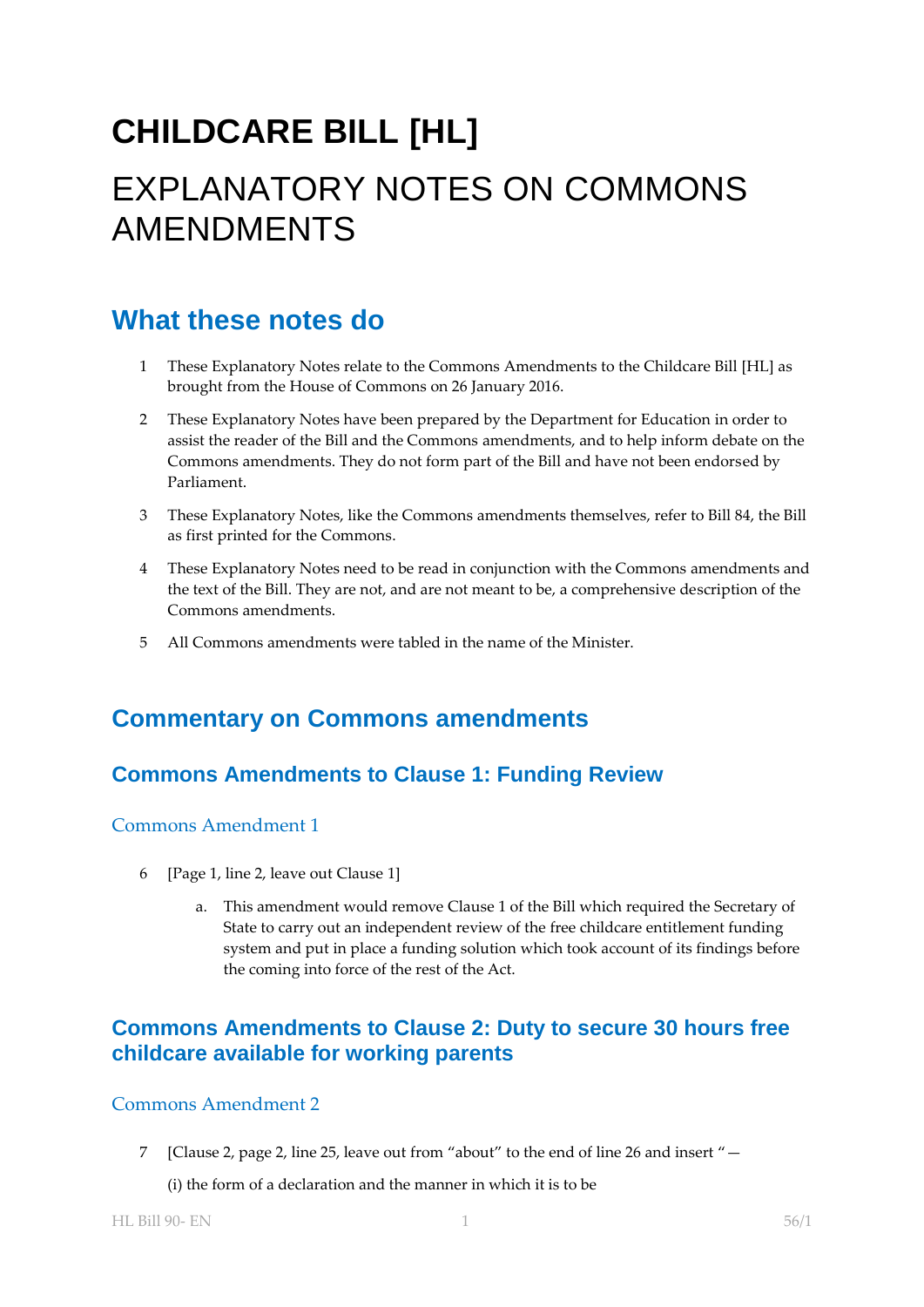made;

- (ii) the conditions to be met by the person making a declaration;
- (iii) the period for which a declaration has effect."]
	- a. This amendment would enable the Secretary of State to set conditions to be met by a person making a declaration as to a child's eligibility for the extended entitlement. For example, that the person making the declaration would need to be the person who is responsible for the child.

#### Commons Amendment 3

8 [Clause 2, page 2, line 26, at end insert—

"(4A) For the purposes of assisting the Secretary of State in the discharge of the duty

imposed by subsection (1), the Commissioners for Her Majesty's Revenue and

Customs may carry out functions in connection with the making of

determinations as to whether a child is a qualifying child of working parents."]

a. This amendment would confer on Her Majesty's Revenue and Customs (HMRC) the power to make declarations as to a child's eligibility and carry out related functions. HMRC already has functions under the Childcare Payments Act 2014 in relation to the administration and operation of Tax-Free Childcare. The intention is that parents will be able to apply for both the extended entitlement and Tax-Free Childcare through a simple, joint application process. This amendment seeks to make clear that HMRC has the requisite power to verify a child's eligibility for additional free childcare.

## **Commons Amendments to Clause 3: Discharging the section 2(1) duty**

#### Commons Amendment 4

- 9 [Clause 3, page 3, line 46, leave out subsection (3)]
	- a. This amendment would remove the provision which requires the Secretary of State, when exercising her power to make regulations for the purpose of discharging her duty, and in particular when making regulations setting out the times at which childcare is to be made available, to make provision to ensure that childcare is made available for parents who have alternative working patterns and during the school holidays.

## **Commons Amendments to Clause 5: Supplementary provision about regulations under sections 2 and 3**

#### Commons Amendment 5

These Explanatory Notes relate to the Commons Amendments to the Childcare Bill [HL] as brought from the House of Commons on 26 January 2016 [HL Bill 90]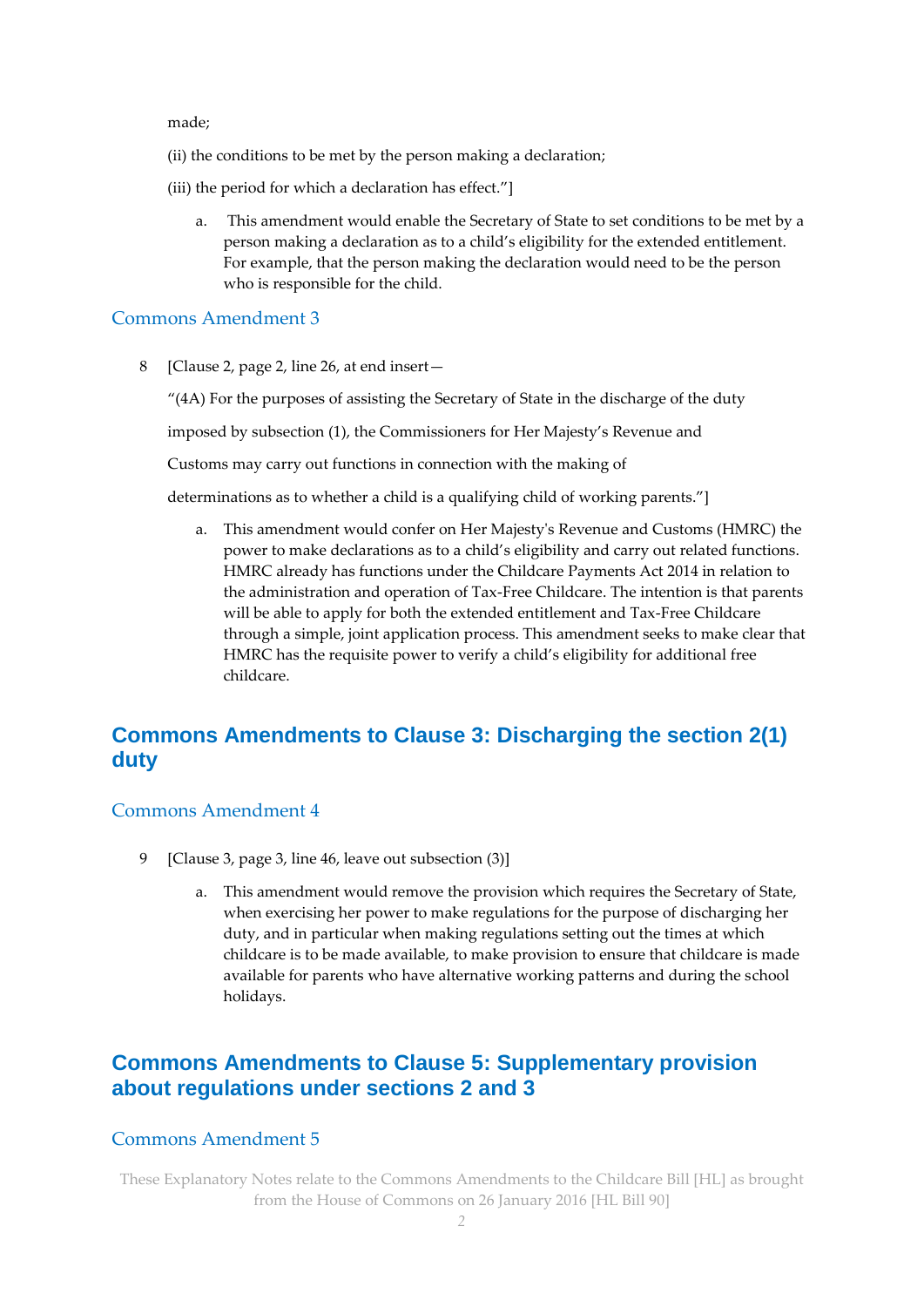10 [Clause 5, page 5, line 30, leave out subsection (4) and insert—

"(4) A statutory instrument containing (whether alone or with other provision) regulations mentioned in subsection (5) may not be made unless a draft of the instrument has been laid before and approved by a resolution of each House of Parliament.

- (5) The regulations referred to in subsection (4) are—
	- (a) the first regulations made under section 2;
	- (b) the first regulations made under section 3(1);
	- (c) any regulations under section 3(7);
	- (d) any other regulations that amend or repeal provision made by an Act.
	- (6) Any other statutory instrument containing regulations is subject to annulment in

pursuance of a resolution of either House of Parliament."]

a. This amendment would remove the provision which requires all regulations made under clauses 2 (Duty to secure 30 hours' free childcare available for working parents) and 3(1) (Discharging the section 2(1) duty) of the Bill to be subject to the affirmative procedure on every occasion they are made. Instead regulations under clauses 2 and 3(1) would be subject to the affirmative procedure the first time the powers are exercised, and the negative procedure thereafter. This amendment would not alter the position that any regulations which seek to amend or repeal primary legislation, and any regulations seeking to update the maximum level of any financial penalty set out in clause 3(6)(a) of the Bill would continue to be subject to the affirmative procedure and therefore subject to the express approval of Parliament each time the powers were exercised.

### **Commons Amendments to Clause 8: Commencement**

#### Commons Amendment 6

11 [Clause 8, page 6, line 8, leave out from beginning to "come" in line 10 and insert—

"(1) The following provisions come into force on the day on which this Act is

passed—

- (a) section 2(4A);
- (b) section 7;
- (c) this section;
- (d) section 9.

#### (2) The remaining provisions of this Act"]

These Explanatory Notes relate to the Commons Amendments to the Childcare Bill [HL] as brought from the House of Commons on 26 January 2016 [HL Bill 90]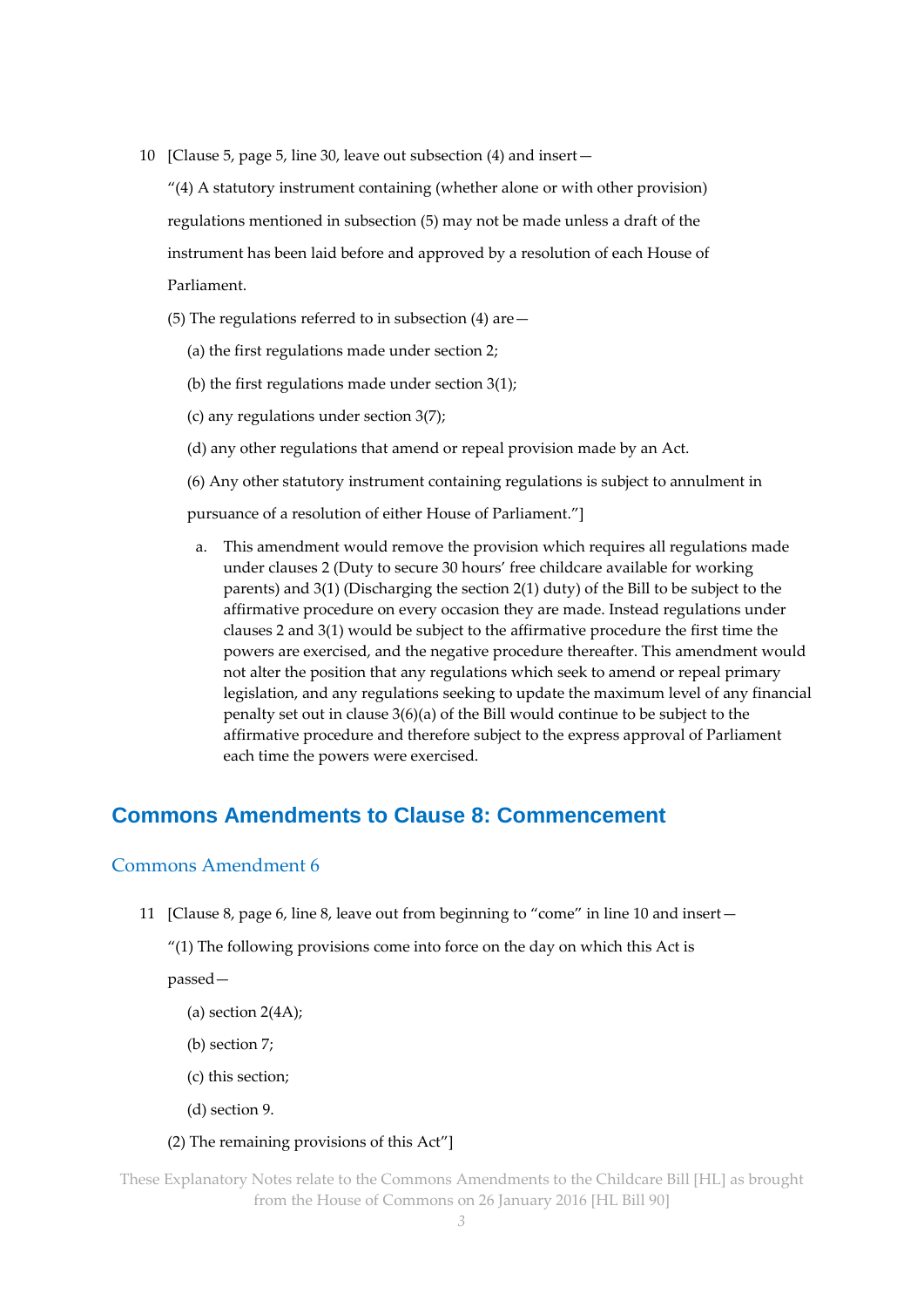a. This amendment is consequential on amendment 3, described above. HMRC's power to make declarations as to a child's eligibility and carry out related functions would come into force on the day on which the Childcare Act is passed. This amendment seeks to give HMRC the requisite statutory authority to begin the preparatory work necessary to build the eligibility checking system (which the government intends will operate in conjunction with that for Tax Free Childcare).

## **Commons Amendments to Clause 9: Short title**

#### Commons Amendment 7

- 12 [Clause 9, page 6, line 19, leave out subsection (2)]
	- a. This amendment would remove the provision which was inserted when the Bill left the Lords to avoid infringing the financial privileges of the Commons. Now that the money resolution has been passed this provision can be removed.